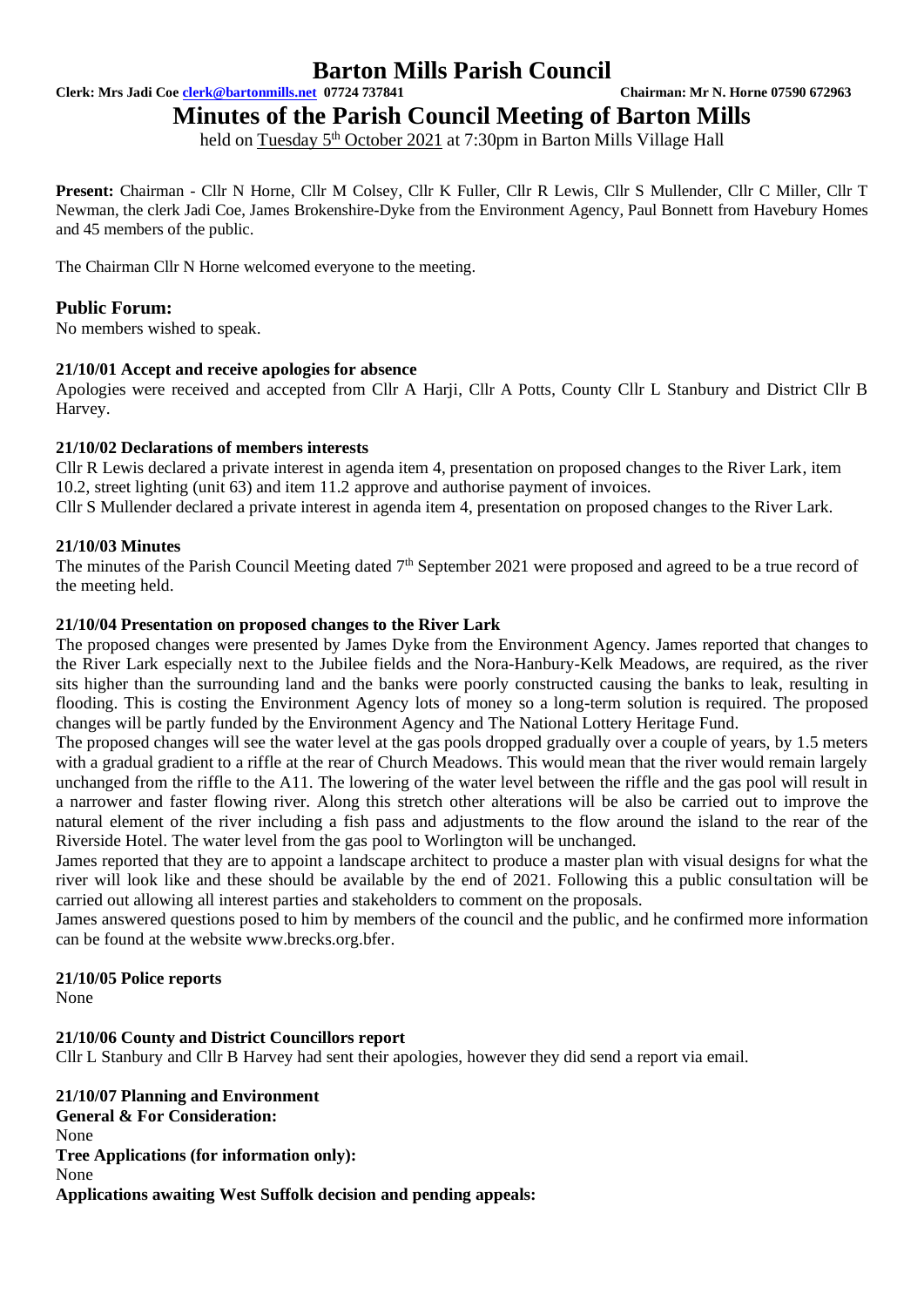**Clerk: Mrs Jadi Coe [clerk@bartonmills.net](mailto:clerk@bartonmills.net) 07724 737841 Chairman: Mr N. Horne 07590 672963** DC/21/1170/HH -two storey side extension (following demolition of existing outbuilding) at 50 Church Lane, Barton Mills, Suffolk, IP28 6AY *– approved following the agenda being published on 29.9.21*

DC/21/0855/HH – a) conversion of existing garage including additional rood dormer, b) conversion of existing conservatory and first floor extension above to form annexe at The Gables, 15 Bell Lane, Barton Mills, IP28 6AJ.  *pending at 2.10.21*

#### **Decided/approved (for information only):**

None

The clerk noted an application was received after the agenda was published DC/21/1722/FUL installation of substation and fenced enclosure and forecourt canopy at Barton Mills Service Station, Fiveways. The consultation period ends on the 22nd October, an extension to this deadline of 3rd November has been requested and approved.

### **21/10/08 Neighbourhood Plan**

The item was deferred to the November meeting.

# **21/10/09 Clerk's Report, Matters Arising from the Minutes of the Last Meeting and Correspondence**

The clerk reported on the following:

- It was reported that a hedge from a property on The Street was encroaching onto the footpath. It was agreed to write to the resident asking for this to be cut back.
- An email was received from a concerned resident in regards to the people vomiting on the pavements after using the pubs in the village. The members discussed this and agreed that unfortunately they can do very little about this and cannot enforce

people to clear up after themselves, however the Parish Council will continue to monitor the situation.

- An email was received from a resident in regard to people letting their dogs in and around the play park equipment, as the only sign stating that dogs are not allowed in the play park is on the Football Club. Cllr N Horne confirmed he had some additional signs and would look to installing these in a more appropriate place. (NH)
- It was reported that the footpath from Mildenhall Road to the bridge at the Jubilee fields was very overgrown. The footpath is cut twice a year by SCC. This can be cut more often by the Parish council, and RH Landscapes have quoted £140 net to cut this footpath on an ad hoc basis. It was confirmed the footpath had been cut in very recently.
- A resident contacted the Parish Council on various matters; congratulating the Parish Council on the amount of users of all ages, using the park and playing field; the need for some maintenance work on some of the benches on the playing field; the need for the overgrown vegetation between Olive Court and Wiggin Close to be cut; the need for the nettles on the footpath on Newmarket Road (west of Southdown bungalow) to be cut back; the need for the village information boards to be cleaned, which the resident is willing to do at no charge, if permission is granted.

It was agreed to grant the resident permission to clean the information boards and to contact land owners on Newmarket Road to request that any hedges/bushes etc that encroaches onto the footpath is cut back. (JC)

Cllr T Newman agreed to look at the path between Olive Court and Wiggin Close to determine what action is required. (TN)

### **21/10/10 Parish Matters**

#### 1. Update on exception site at Newmarket Road

Paul Bonnett from Havebury Homes reported the contract for the land had now been signed and the exchange should take place by the end of the week, and following this the plans can be submitted to West Suffolk District Council and the Parish Council and members of the public will be able to comment on the proposed plans as they would with any other application during the consultation period.

#### 2. Maintenance of Assets

A - Lighting, including receiving updated quotes for new units

Unit 62 Dog and Partridge footpath,75 Church Meadow and 91 End of Grange Lane

The quotes from K & M Lighting to replace units 62, 75 and 91 were accepted following the July meeting. Unit 65 (G39) The Street o/s substation

The quote received from Pearce and Kemp was accepted following the September meeting. Unit 68 (G39) The Street o/s White Lodge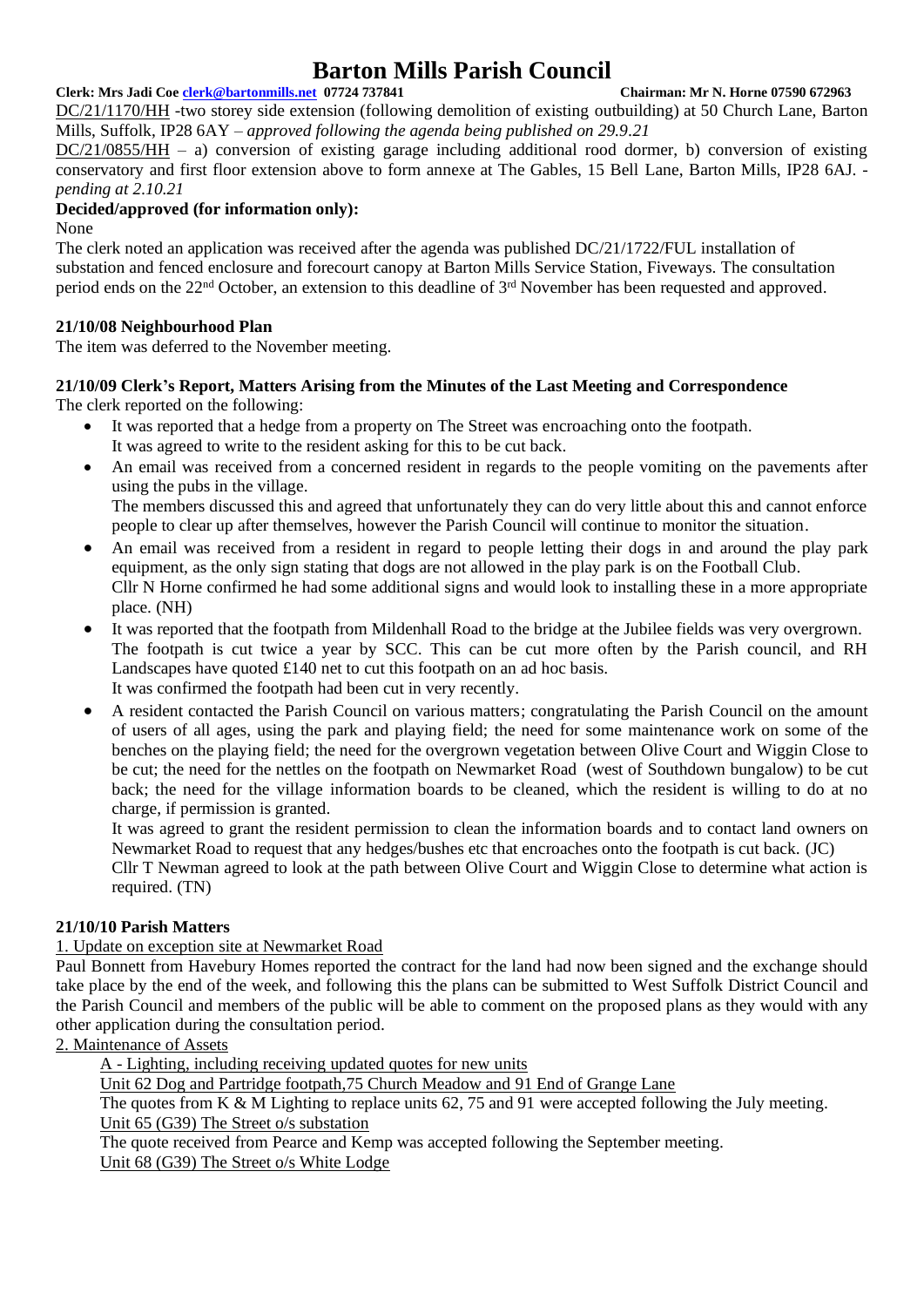#### **Clerk: Mrs Jadi Coe [clerk@bartonmills.net](mailto:clerk@bartonmills.net) 07724 737841 Chairman: Mr N. Horne 07590 672963**

Pearce and Kemp originally quoted for a new Heritage Light and pole to be re-sited but not on private land, including UKPN price £1,903.10 net, but Pearce and Kemp have now confirmed the original pole can now be used.

K & M Lighting & UKPN – quoted £5,305.05net (K&M £1,417.05, UKPN £3,826) for a new Heritage Light and pole to be re-sited but not on private land

It was proposed and agreed to accept the quote from Pearce and Kemp for a new light on the original pole. Unit 63 (G39) The Street o/s Street Farm (41)

Pearce and Kemp – quoted £7,307.90 net for a Heritage Light and pole to be re-sited on the pavement on the opposite side of the road to existing light.

K & M Lighting & UKPN - quoted £8,343.05net (K&M £1,477.05, UKPN £6,866) for a new heritage pole and light right of the existing pole.

Following the review of the budget and the lighting renewals agreed at date only £4,949 is left in the budget to replace unit 63 and 186. If both lights were replaced then the total renewal costs would be £2,677 more than budgeted. The clerk has reviewed the budget and compared this to expenses to date and expected expenses to 31st March 2021.

There is money that is held in reserves. At date the PC hold about £13,800 in general reserves.

It was agreed that although replacing the light would be over budget there are adequate funds to replace this. Position of the new light to be agreed in order for the quotes to be agreed at the next meeting. (JC/AH/MC) Unit 186, Station Road

A quote has been received from K & M Lighting in the sum of £320 to remove and reposition the bracket, supply and fit an LED lantern controlled by photo electric cell and a quote has been requested from Pearce and Kemp but has yet to be received.

To bring forward to the next meeting.

#### B - Play park

It was reported that the basketball net and one of the 5 aside goal nets were in poor state.

Cllr N Horne reported that some benches were in poor condition and may require replacing in the near future. C - Litter bins

These are to be installed soon, following the Village Hall allowing the contractor to use the electric and water supply from the village hall.

#### 3. SID Rota

The rota was agreed up until the end of November, prior to the meeting.

4. Update on works at the island outside Chestnut Close

Cllr N Horne confirmed work would begin as soon as a new oak post was received for the new village sign.

5. Memorial bench on playing field update

It was confirmed the bench has been ordered and it should be delivered soon.

### 6. Mallard's bridge update

SCC have confirmed that their contractor plans to start the works in w/c  $11<sup>th</sup>$  October for a period of approx. 6 weeks and that a shut-down of the high voltage cables has been arranged with UKPN on 19<sup>th</sup> and 20<sup>th</sup> October to enable the trees to be felled.

### 7. Highways issues

Cllr N Horne is to meet with Cllr Stanbury and Highways officers on Monday 11th October to look at and discuss the Highways issues in the parish.

Highways require a list of issues in advance of the meeting, the following list of issues were agreed:

- Congestion on the A11 all around the 5-ways roundabout
- Traffic coming through the village because of the congestion
- The turning of the A11 at the bottom of chalk hill has no slip and is very dangerous due to the speed of traffic
- Speed limits between Worlington and Mildenhall needs reducing especially following the construction of the new houses along there
- The speed of traffic on the Mildenhall Rd going out of the village
- The Bulls signage
- is regarding speeding coming off the 5-ways / leading up to the 5-ways and turning into Barton mills crossing oncoming traffic
- Speed limit reduction on Newmarket Road
- Update on RIS2/3 for a bypass at Fiveways
- The sign at the top of Bell Lane has missing letters